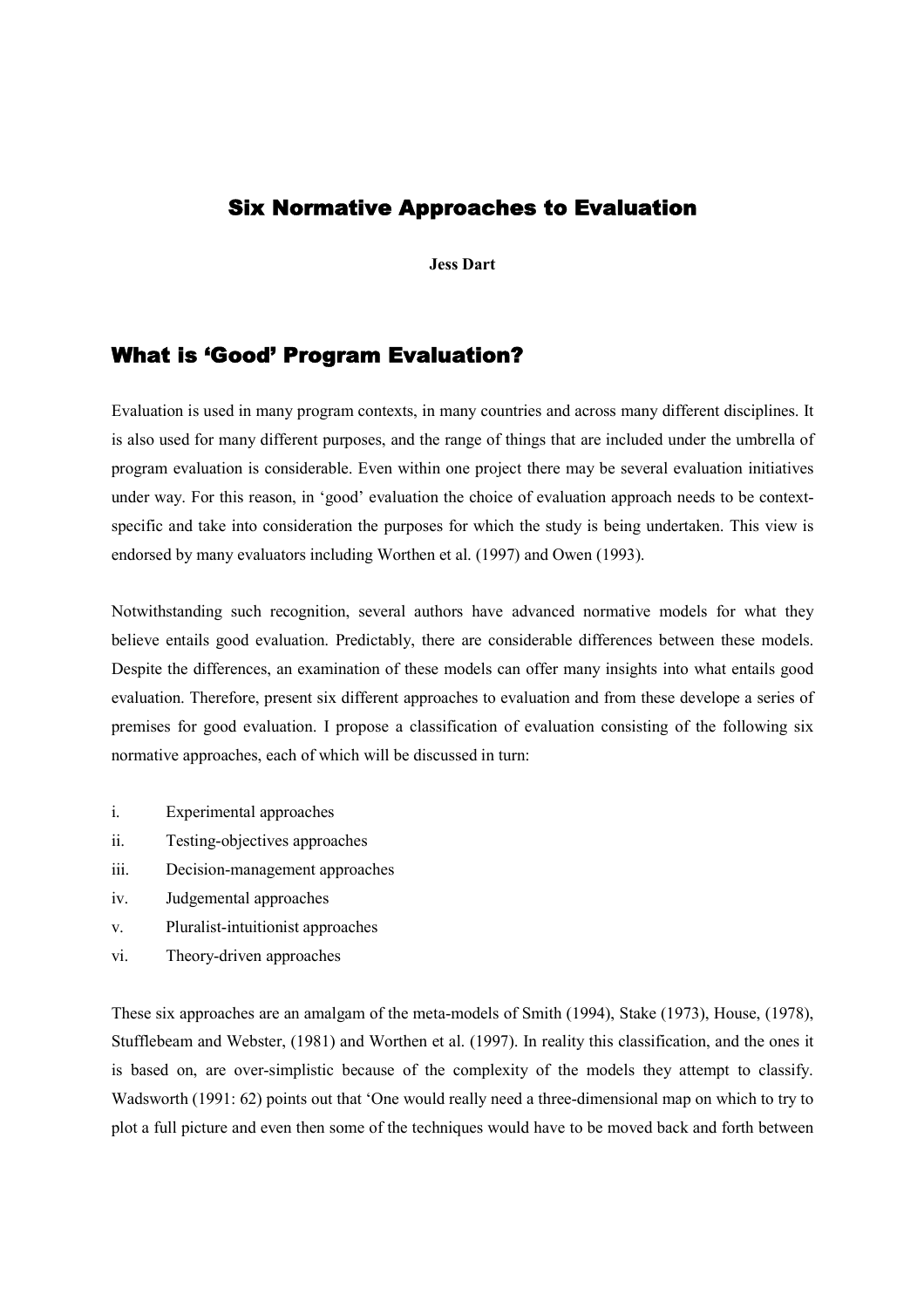one category and another'. However, the meta-model proposed does allow an examination of the range of things that theorists contend are important for 'good' evaluation.

The theories behind both of the first two approaches in the meta-model (experimental approaches and testing-objectives) have been partly superseded by more modern approaches. However, they are included in the meta-model because they are still seen in practice and because critique of these approaches paved the way for the more contemporary approaches; theory-driven, judgemental, decision-management and pluralist-intuitionist.

### **i. Experimental approaches**

Experimentalism, often referred to as the 'classical paradigm' in program evaluation, is characterised by the work of Popper (1959), Campbell, (1991), and Cook (1966). Experimental approaches construe evaluation as a knowledge generation research task. Therefore good evaluation creates knowledge and theory about a program situation that can be ratified by empirical data. Campbell focused much of this energy on the notion of minimising the 'threats to internal validity', and developing the most plausible explanations for the results of experiments.

Experimental approaches are based on a Humean theory of causation. The basic task is to hypothesise or demonstrate the constant conjunction whereby action 'X' produces outcome 'Y'. Advocates of such approaches promote the use of experimental and strong quasi-experimental designs that provide the strongest causal inference. Experimental designs in evaluation in principle follow the same rules as agronomic trials: the 'treatments' are randomly assigned (in this case to program participants) to either a 'treatment' group or to a control group. Experimental approaches may also have pre- and post-test designs, so that changes can be monitored before and after the treatment period.

Experimental designs offer a logical approach for determining whether certain program variables affect program outcomes. While experimental approaches can be criticised on several fronts, there is little doubt that experimental evaluation paved the way for important insights into evaluation theory, for example, the work of Campbell (1991, 1969) and Cook (Cook and Campbell, 1979) who focused on the 'internal threats to validity' associated with experimental design.

However, for several reasons, experimental designs did not always prove their value, and many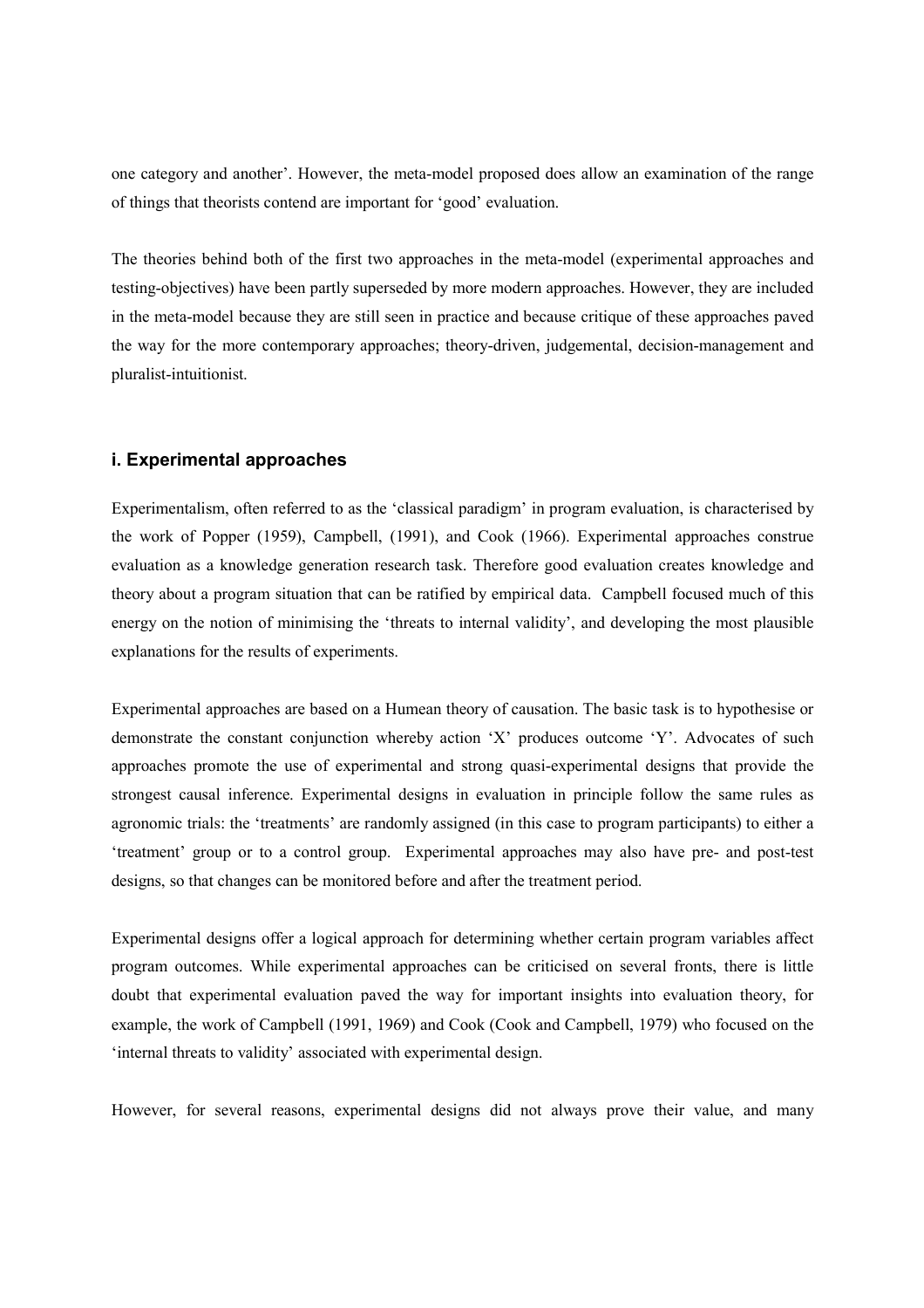expensive designs yielded inconclusive findings. Returning to the analogy of agronomic trials, the secret to a good experiment is to ensure that the plots are randomly allocated and that all other variables are controlled. Even with plants, this can produce results that are difficult to apply to the reality of the farmers' fields, as the controlled conditions of the research station do not correspond to real life conditions. It can be even more difficult to control variables amongst human participants and it is often unethical to subject one group of people to a treatment, and deny it to others. Even where large trials have been conducted, the results have been disappointing. Variables between the responses of different people within the same treatment group are seen as 'noise' in the experiment. Therefore, the results of an experimental design only provide information as to whether the program 'worked' for the entire group of people or not. It provides no clues as to why the program may work for some individuals and not for others.

Indeed, for practical purposes, experimental designs often exclude many of the contextual factors that influence cause-and-effect relationships. It can be argued that these contextual factors are the very thing in which evaluators should be most interested. Theory-driven approaches to evaluation for example, reject a key notion inherent in the logic of experimental evaluation in that it cannot fully take into account either the key mechanisms linking programs with outcomes or the richness of heterogeneous contexts (Feinstein, 1998). Indeed, theory-driven evaluators such as Pawson and Tilley (1997) attack experimental evaluation for yielding very little in terms of learning about programs. Their reasoning is:

By its very logic, experimental evaluation either ignores underlying process, or treats them incorrectly as inputs, outputs or confounding variables, or deals with them in a post hoc and thus arbitrary fashion (Pawson and Tilley, 1997:54).

Despite their limitations, experimental designs are still used and valued in many circles – especially in the United States.

## **ii. Testing-objectives approaches**

Evaluation approaches in the testing-objectives category are focused on determining whether the stated goals or objectives of a program have been achieved. Tyler (1967) was among the first to develop this approach which he referred to as 'educational evaluation'. Good evaluation under this model depends on being able to accurately determine the extent to which stipulated objectives have been reached. Tyler defined evaluation as the process of determining the extent to which the objectives of a program are attained (Worthen 1997:82).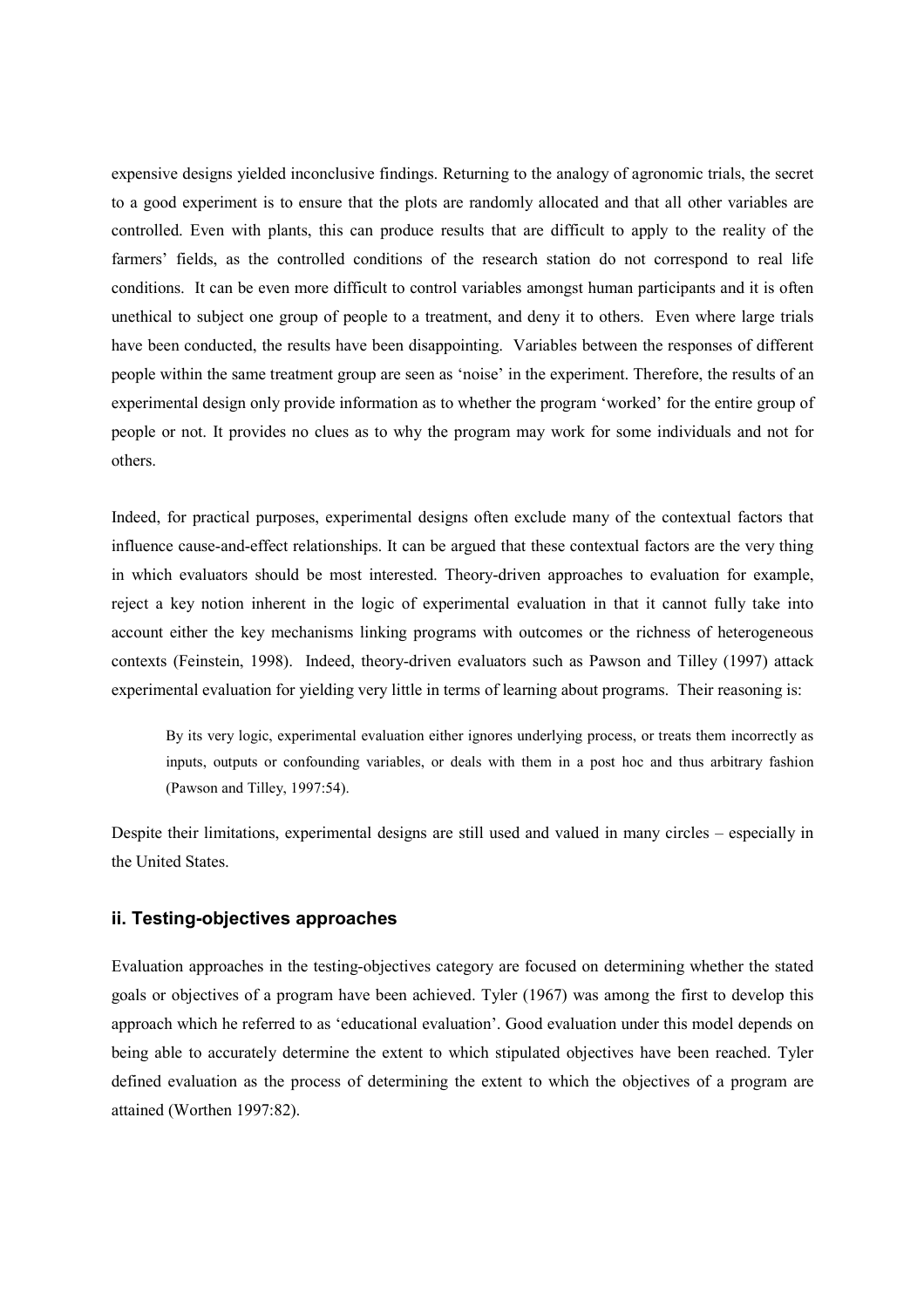Guba and Lincoln (1989) relate, how in 1933, Tyler was engaged to carry out an eight-year study of an alternative school curriculum. The idea was to collect information about the extent of pupil achievement against defined objectives, to guide revisions to the curriculum. The results of each trial were not available until after the trial was complete. This process was iterated over successive course offerings until the curriculum was found to produce an appropriate level of achievement. In a sense, this was formative evaluation and the evaluators' role was that of describing the attainment of objectives over time. A point to note about this approach, however, was that the results of the evaluation were not made (publicly) available until after the program was complete. This implied that the program could not be modified during implementation. This approach to evaluation is still used in extension evaluation nowadays.

Objectives-testing approaches differ from the previously popular model of 'comparative experiment' in that they do not involve the expensive and disruptive comparisons between experimental treatments and the control. Since Tyler's approach calls for the measurement of behaviourally defined objectives, it concentrates on learning outcomes instead of organisational and teaching inputs (Madaus et al., 1983). Educational evaluation that predated objectives-testing approaches tended to focus on measuring the performance of pupils, rather than examining the curriculum or program itself.

Careful articulation of the objectives of a program – an essential part of an objectives-testing approach – can have positive ramifications for both program planning and delivery. Very few evaluations are conducted without some consideration of the extent to which objectives have been achieved.

However, critics of objectives-testing approaches found it unsatisfactory to be unable to make corrections to the program until it was complete. In other cases, practitioners were unwilling to stipulate pre-determined 'outcomes', as they were unsure at the onset of the programs about the appropriate outcomes. Both of these criticisms can still be heard today of evaluations that are strongly outcome (or objectives) focused. Another important criticism of this model was levelled by Stake (1967), who pointed out the neglect of judgement in the objectives-testing model. He suggested that evaluation requires standards against which judgements can be made and that the inclusion of standards must be value-laden. Scriven (1967) also pointed out that the objectives themselves should also be treated as problematic and subject to scrutiny. His argument was that testing the extent to which the goals of a program have been achieved does not determine the worth of that program for society in general; it does not assess the goals themselves.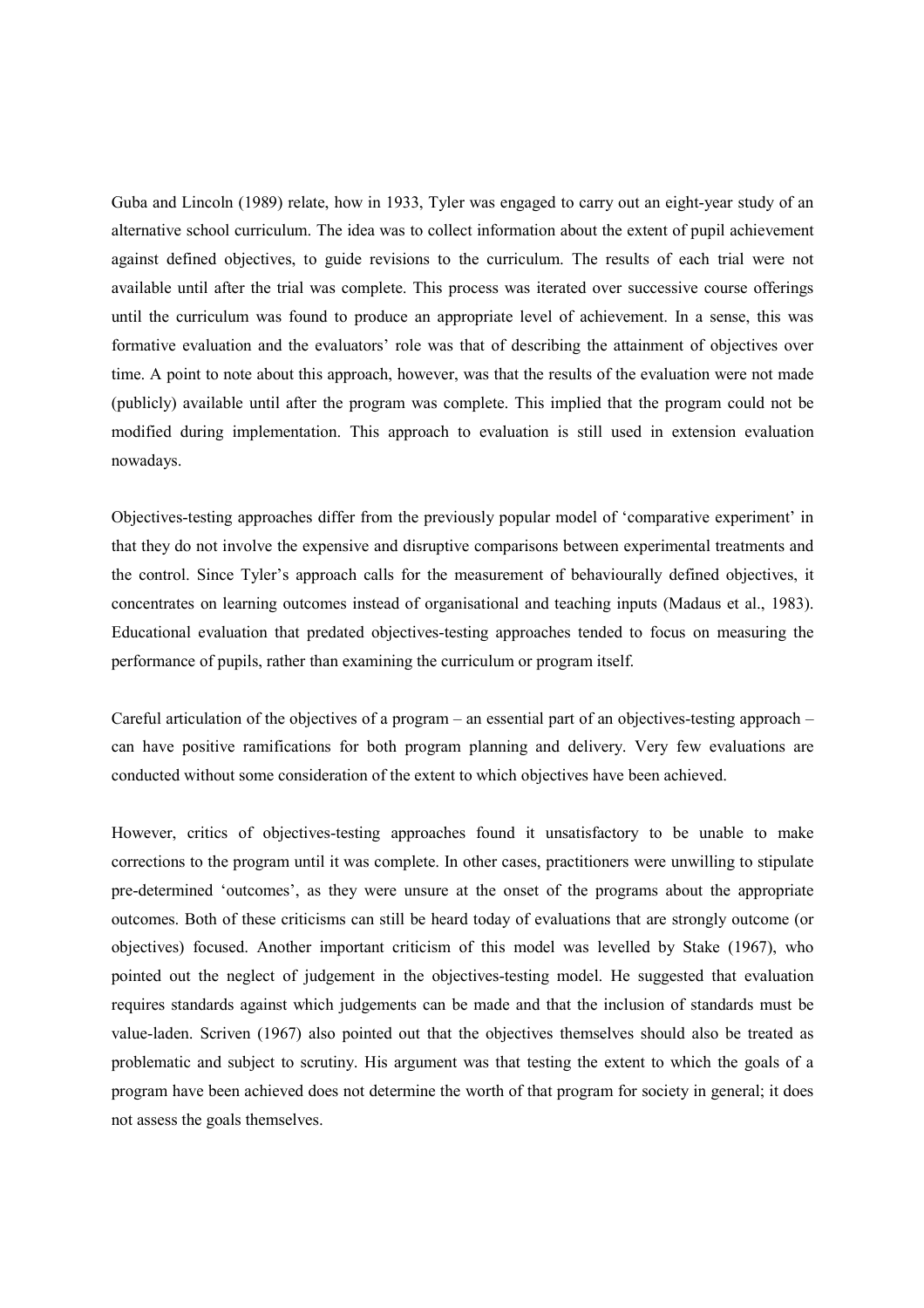#### **iii. Decision-management approaches**

Decision-management approaches aim to serve decision-makers' needs in managing programs. Evaluation models fitting into this category are Patton's Utilization Focused Evaluation (1997), and Stufflebeam's CIPP model (context, input, process, and product) (Stufflebeam and Webster, 1981), that relies on a modified systems analysis approach. Good evaluation, under this approach, would produce findings that are used to bring about effective decision-making for the organisation. This type of evaluation is largely judged by how well it has served those commissioning the evaluation. For example, (Caron, 1993: 62) states that evaluation is 'carried out for the organisation. It is a function of management'. Therefore, in evaluation of this genre the aim is to serve the needs of program managers rather than of the program's clients or the wider public.

Patton, who is probably the most well cited advocate of decision-management approaches, defines program evaluation as:

…the systematic collection of information about the activities, characteristics, and outcomes of the programs to make judgments about the program, improve the program effectiveness, and/or inform decisions about future programming. Utilization focused program evaluation (as opposed to program evaluation in general) is evaluation done for and with specific, intended primary users for specific, intended uses (Patton 1997: 23).

According to Patton (2000:1) Utilization Focused Evaluation is an 'approach to making evaluations useful, practical, accurate, systematic, and ethical'. This involves matching the evaluation approach and the design to the information and decision needs of primary intended users, taking into account 'other stakeholders, political factors, organisational constraints, project/program history, available resources, and cultural factors of a specific evaluation context' (ibid: 1). He suggests that this allows for 'situationally responsive' evaluations.

While decision-management approaches offer sensible suggestions for increasing the likelihood of the evaluation findings being used, they have been criticised for the apparent 'cosy' relationship between the evaluator and the project management. For example Pawson and Tilley (1997) caution that these pragmatic approaches 'suggest a Rothschildian vision with research skills for hire' – the Rothschild principle being:

the customer says what he wants, the contractor does it if he can, and the customer pays (Department of Health, 1993; cited by Pawson and Tilley 1997: 14).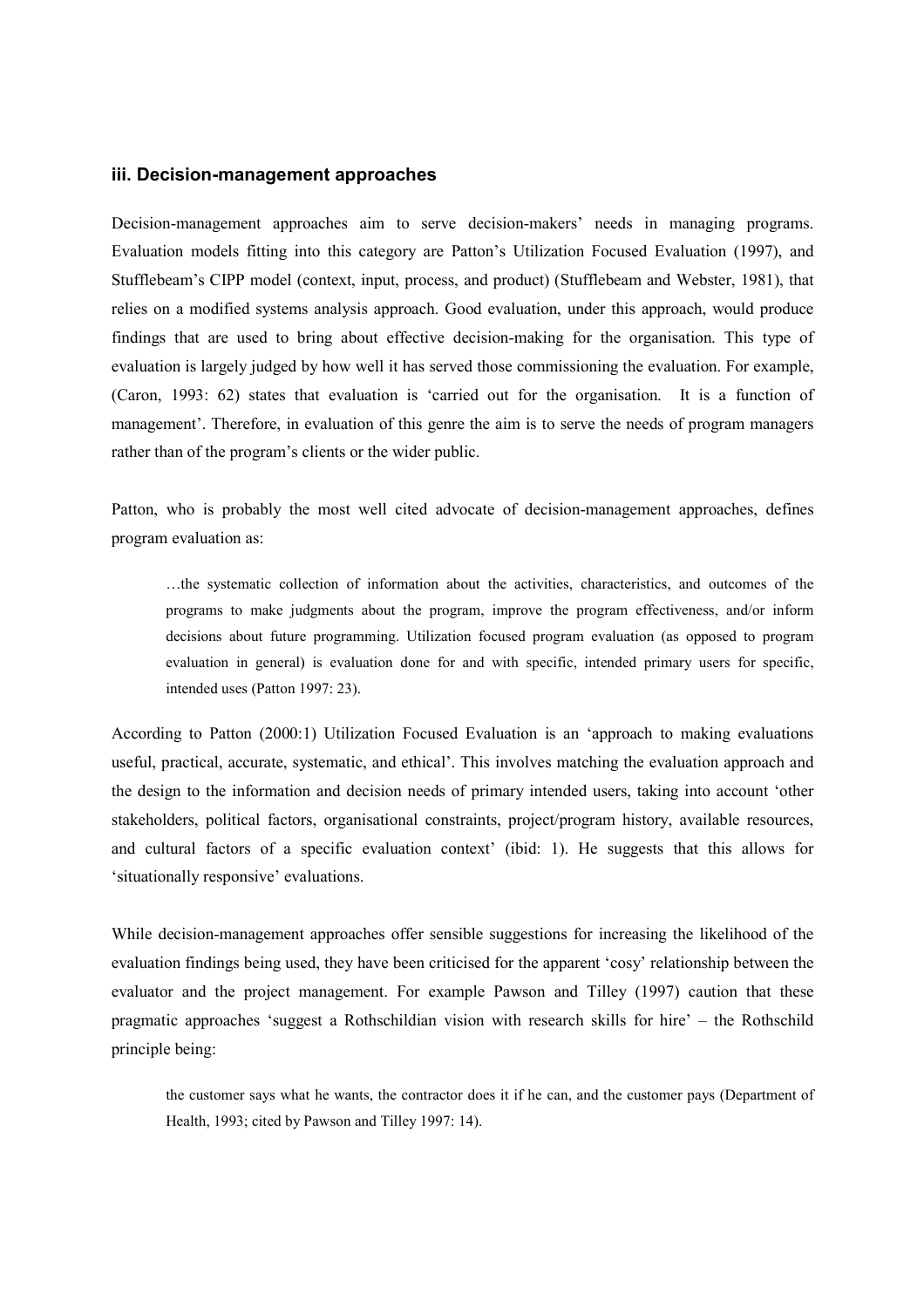Thus, decision-management models are challenged on their ability (or inability) to present unpalatable information to the management. Some decision-management models can also be questioned on their assumption that evaluation serves the needs of program managers and staff rather than program clients or the greater public.

## **iv. Judgement approaches**

Judgement approaches involve the professional judgement of experts. This approach includes Scriven's (1976) 'Goal-free' evaluation and Eisner's (1985) Connoisseurial model of evaluation. Here, evaluation is seen as a determination of the merit or worth of a program – and an evaluation of this type would be judged on the basis of the accuracy and lack of bias in conducting a judgement of worth or merit of the program. Definitions of evaluation for this are characterised by the words of Scriven:

It's extremely important not to over simplify the logic of evaluation by defining evaluation as, for example, the provision of information to decision-makers. Evaluation is what it is, the determination of merit or worth, and what it is used for is another matter (Scriven, 1980: 8).

Bad is bad, and good is good, and it is the job of evaluators to decide which is which. (Scriven, 1986: 19)

An extreme model from this genre is Scriven's 'Goal-free Evaluation'. 'Goal-free evaluators begin evaluations totally blind' (Scriven, 1976: 137) to stated goals. Evaluators have to discover what effect the program has and match their effects against the needs of those who they affect (Scriven, 1976: 137). The 'Goal-free' evaluator avoids contact with program staff, who may bias the conceptualisation of the evaluation questions. The evaluator is required to judge the merit of the program in terms of empirical evidence of the effects of the program intervention.

In Goal-free Evaluation, Scriven attempts to address the problem of over-emphasis on program outcomes (or objectives), stating that they should be totally ignored. The evaluator's job, according to Scriven, is to locate any and all program effects, intended or not, that might help solve social programs. His argument is that testing the extent to which the goals of a program have been achieved does not determine the worth of that program for society in general; it does not assess the goals themselves. Goals are a poor source of such effects, and are 'often vaguely worded to muster political support and rarely reflect side effects that are difficult to predict' (Shadish et al., 1995:80).

Goal-free Evaluation does serve to remind evaluators of three very important points. Firstly, in addition to examining stipulated outcomes, evaluation should look beyond the goals of the program itself, ie., it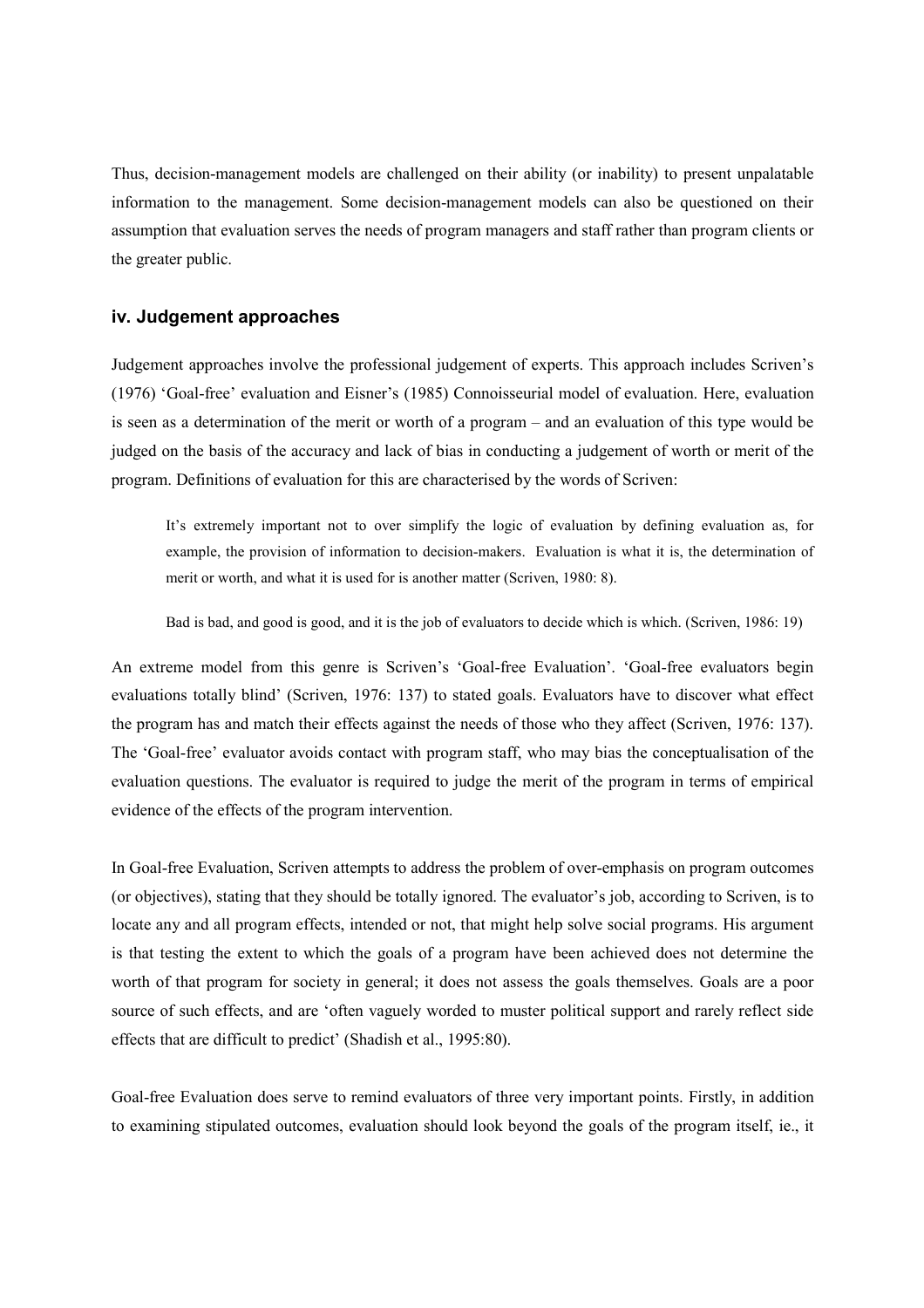should consider unexpected outcomes. Secondly, in some situations it may also be necessary to question the value and logic of the outcomes themselves. A third contribution of Goal-free Evaluation is the concept that good evaluation involves some judgement of merit or worth of the program's impact.

However, Shadish et al. (1995: 114) suggest that 'some evaluators have difficulty accepting the notion that they can, much less should, evaluate a program without knowing its goals'. While most evaluators have heard of Goal-free Evaluation, they may not see it as central to their thinking about evaluation, and they still use goals as the most common source of dependent variables (Shadish and Epstein, 1987). Another criticism of the Goal-free Evaluation is that while it may be a very useful theory, it is not necessarily a practical model. Indeed, few cases of Goal-free Evaluation have been documented.

Critics of Goal-free Evaluation consider the term 'goal-free' evaluation to be a misnomer. The evaluator does not get rid of all goals, but replaces the goals of the project staff with more global goals based on societal needs and basic standards of morality (Alkin, 1972 cited by Patton 1997:183). Patton argues that Goal-free Evaluation:

 …eliminates only one group from the game, local project staff. He (*Scriven*) directs data in only one clear direction – away from the stated concerns of the people who run the program. He addresses an external audience such as legislative funders. But, in as much as these audiences are ill defined and lack organisation, I am unconvinced that the standards he applies are none other than his very own preferences about what program effects are appropriate and morally defensible. Goal-free Evaluation carries the danger of substituting the evaluator's goals for those of the project (Patton 1997:182).

### **v. Pluralist-intuitionist approaches**

Pluralist-intuitionist approaches share a common commitment to value pluralism; that is to identify and preserve multiple value perspectives. This includes the models of Stake (1967), Guba and Lincoln, (1989) and Wadsworth, (1991) and the participatory monitoring and evaluation approaches to evaluation that are seen in development projects (Estrella and Gaventa, 1998). All the approaches in this category are highly client centred and present a subjectivist ethic and epistemology within a liberal ideology (Smith, 1994). Good evaluation under this normative model involves creating increasingly sophisticated and shared constructions of reality. For example, evaluators employing Guba and Lincoln's 'Fourth Generation Evaluation' (1989) judge evaluation by the extent to which it succeeds in involving a range of participants in sharing their views. Guba and Lincoln, (1989) for example, advocate that evaluators ought to strive for, not validity, but increasingly sophisticated constructions of reality. Some versions of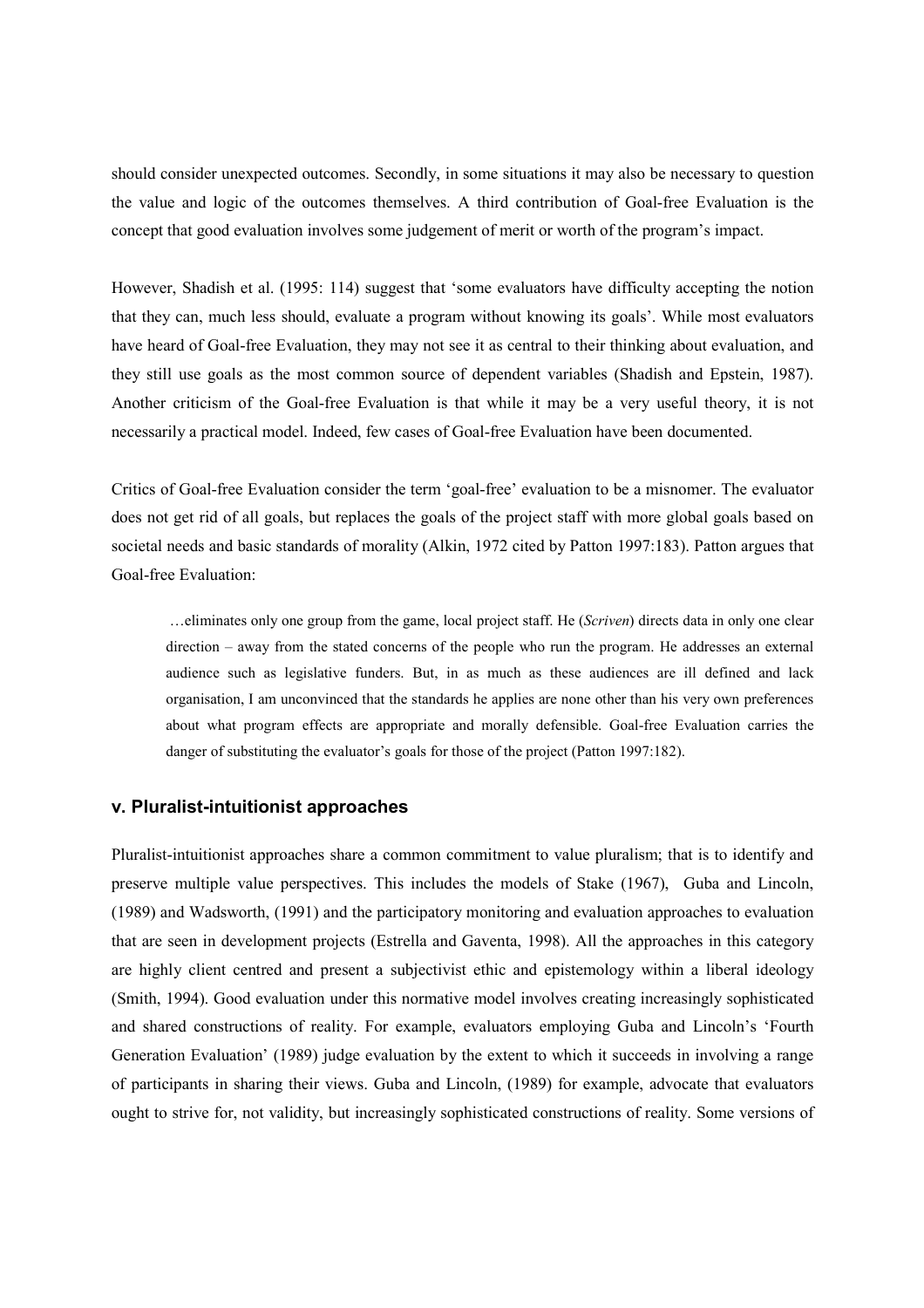pluralist-intuitionist approaches also focus explicitly on social justice, and liberation of program beneficiaries from oppression.

Pluralist-intuitionist approaches evolved as a reaction to the limitations of the logical positivist approach to knowledge generation such as that adopted in experimental approaches. To overcome the limitations of these approaches, a number of overlapping frameworks emerged that were based on the tradition of anthropology. Pluralist-intuitionist approaches include interpretivism, relativism, naturalistic inquiry, constructivism, and feminist inquiry. What they hold in common is the rejection of the existence of a singular knowable reality. This ontological position has significant ramifications for the field of evaluation; evaluation is concerned with 'apprehending reality', thus questioning the nature of '*reality*' is clearly going to affect evaluation practice at several levels. In Chapter 5, two models of this genre are examined in more detail.

One family of approaches that fits into this genre is the Participatory Monitoring and Evaluation approaches (PM&E), also known as Participatory Learning and Action approaches. These approaches are used increasingly in development projects. This type of evaluation is not generally referred to in the main texts on program evaluation, but is gaining increasing attention in the international literature of agricultural extension (Estrella and Gaventa, 1998; Guijt and Gaventa, 1998). Like Fourth Generation Evaluation, PM&E approaches share a common commitment to participation of the beneficiaries of a program. However, PM&E approaches tend to emphasise action a little more strongly, and to be influenced by models of action research. Good evaluation under PM&E approaches would be based on the worldview of the people it is aiming to serve, and would encourage participants to take self-directed action to improve their own or collective social conditions. PM&E approaches were influenced by the Brazilian activist Friere, (1972) and the work of action researchers such as Lewin (1948) and Whyte (1991).

PM&E approaches were developed in reaction to dissatisfaction with the rapid, yet participatory approaches named 'participatory rural appraisal' (PRA), and the limitations and dangers of reliance of non-participatory forms of monitoring. PM&E approaches are largely qualitative, participatory approaches with a focus on organisational learning and empowering the beneficiaries of the project.

Pluralist-intuitionist models reinforce the notion that in good evaluation, a range of different perspectives should be included. The evaluator is reminded that programs are conducted in a political environment, and the values of the different stakeholders must be brought to the surface, not excluded or ignored.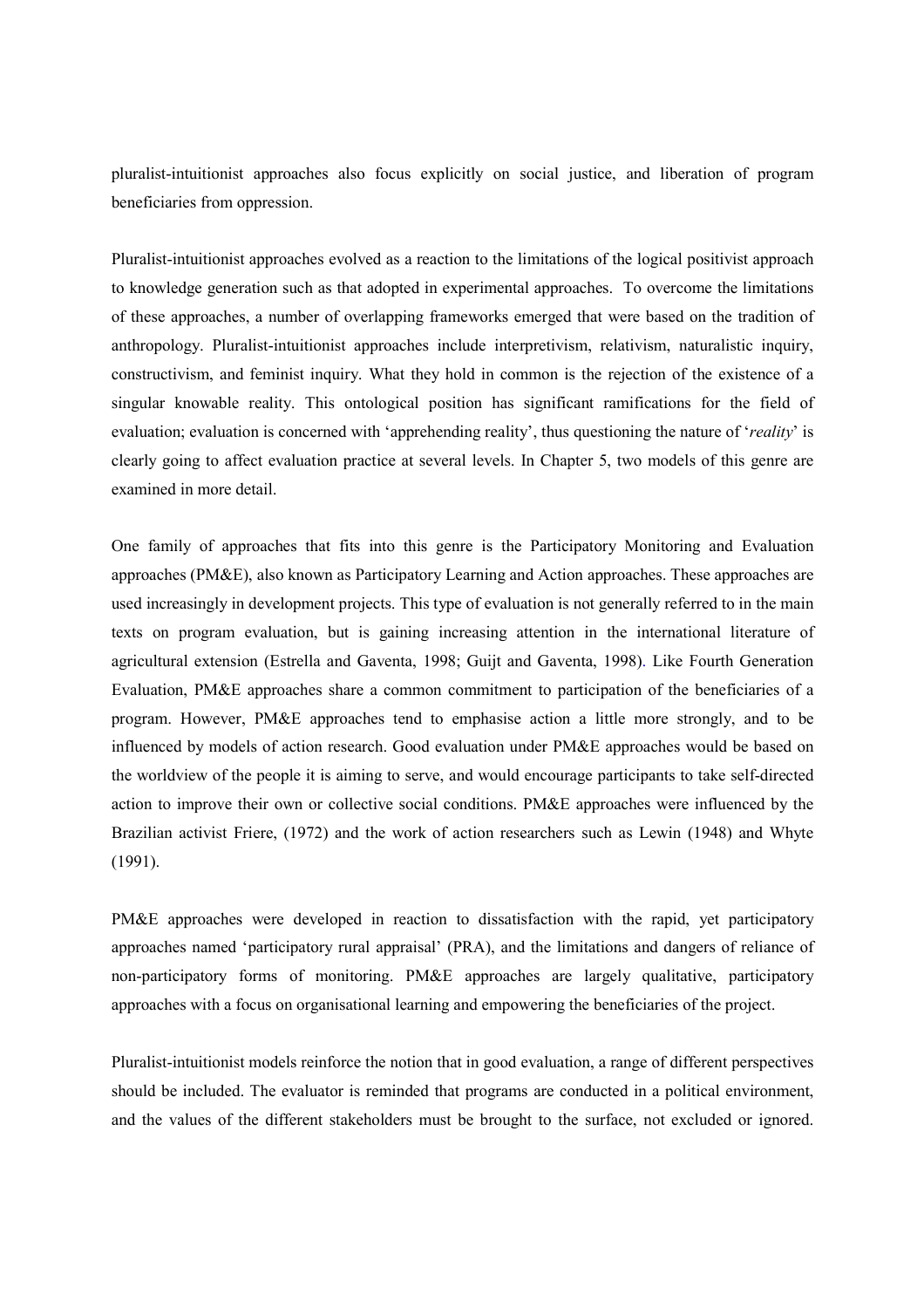Pluralist-intuitionist approaches offer a way of appreciating and incorporating the different 'theories of action' or 'constructions' of the project held by different stakeholders. These approaches can be especially valuable in the sort of evaluation that involves a broad range of stakeholders involved with disparate views. They are often highly useful in participatory programs, and particularly when the program intervention emphasises empowerment.

Like other approaches, pluralist-intuitionist models are not appropriate to every evaluation context. In some cases, evaluations of this type may not meet the client's information needs. Two examples illustrate this point. Firstly, the client of the evaluation may not entertain the view that there are many possible versions of 'reality' but instead may request a definitive account of the 'facts' about program success. Secondly, clients who require firm recommendations to be a part of the evaluation output may be dissatisfied with this approach. Evaluators who conduct pluralist-intuitionist evaluation generally avoid making recommendations, and the evaluator may refrain from offering concrete 'recommendations', and see their role as more of a 'facilitator' than a 'judge'.

Many of the pluralist-intuitionist approaches, such as Fourth Generation Evaluation, strive to gain consensus between all stakeholders. This can be questioned on two fronts. Firstly, the achievement of consensus is not always a realistic goal, especially when different stakeholder groups may have strong political differences. Secondly, the achievement of consensus is not always a helpful goal, especially if it is won at the expense of 'less powerful' or minority opinions being silenced in favour of the majority opinion.

#### **vi. Theory-guided approaches**

Recently there has been a growing interest in theory-guided approaches to evaluation (Pawson and Tilley, 1997; Chen, 1990; and House, 1991). These approaches involve the construction of 'program theory models' – casual models that elaborate how a program is intended to achieve intended outcomes. Bickman, (1987: 5) defines program theory as 'the construction of a plausible and sensible model of how a program is supposed to work'. Chen explains that program theory has both descriptive and prescriptive concerns and defines program theory as:

A specification of what must be done to achieve the desired goals, what other important impacts may also be anticipated, and how these goals and impacts would be generated (Chen 1990:43).

Good theory-driven evaluation would, therefore, develop highly plausible theory concerning how a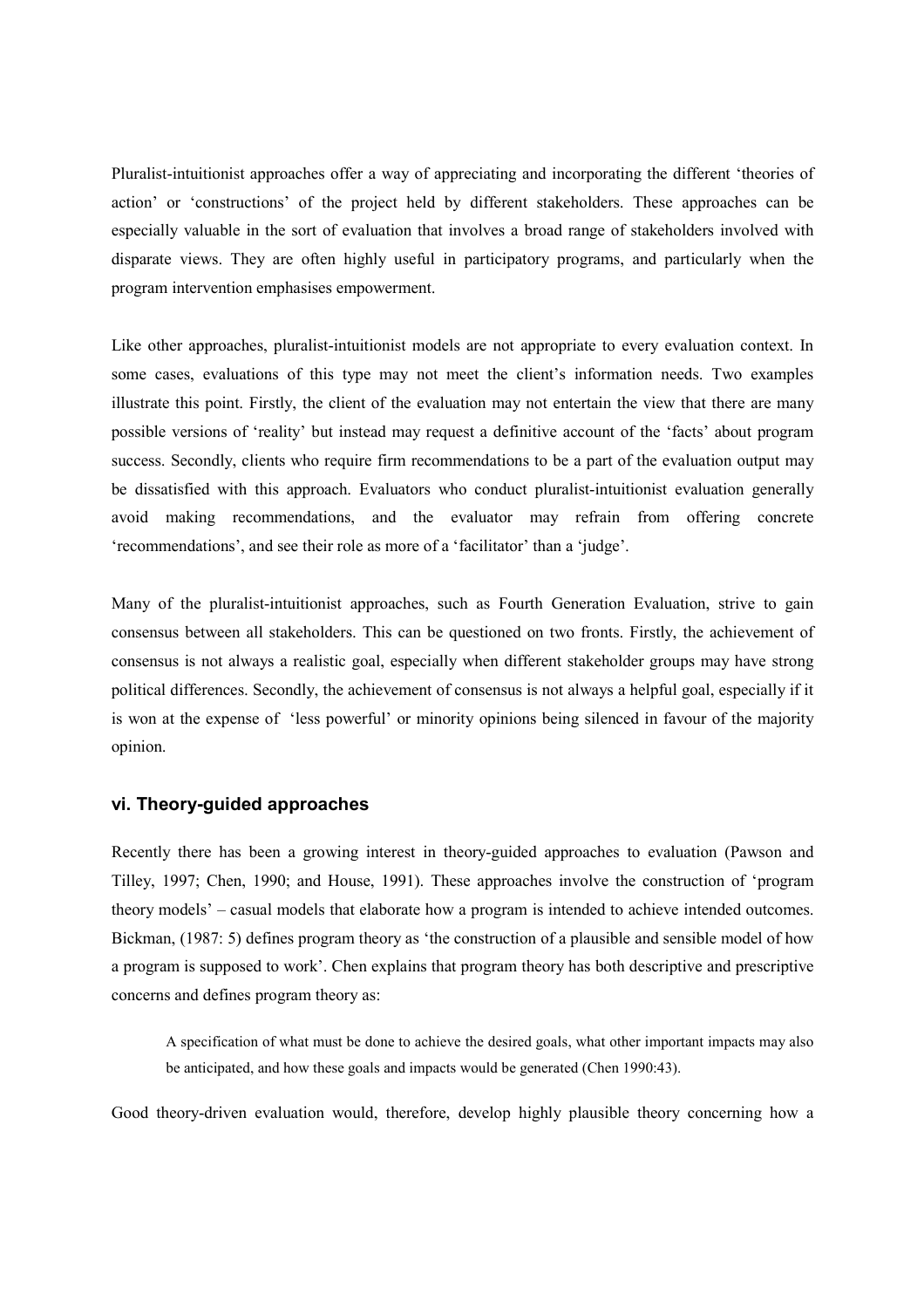program works, in what situations and why. This theory would be the best explanation of empirical data, and any alternative contending explanations would have been refuted by the empirical data. In Chapter 5, one model of this genre is examined in more detail: Pawson and Tilley's (1997) Realistic Evaluation.

The advantages of theory-driven evaluation are that it goes beyond establishing whether a program works, allowing an understanding of how a program works. Wortman (1983: 20) comments that 'program evaluation is a multi-disciplinary and unfortunately largely atheoretical activity'. Chen (1990) suggests that this atheoretical view tends to result in a simple input/output (or black box) type of evaluation, characterised by adherence to a step-by-step cookbook method of doing evaluation. He argues that such simple evaluations may provide evidence as to whether a program works or not, but fail to identify the underlying mechanisms that generate the treatment effects, and hence to pinpoint the deficiencies of the program for future program improvement. Therefore, theory-driven approaches offer an important contribution to good evaluation: that evaluation should move beyond merely asking why a program works, but look specifically at what aspects of a program work in which situations and why.

Critics of this approach, such as Scriven (1994), disagree with the notion that understanding the underlying theory of a project is critical and state that program theory is not needed for evaluation – as it is not needed to determine whether something works or not:

In program evaluation, we are concerned to establish the merit, worth, quality or value of programs…We do not need to know how the programs work or why they fail to work, or even what their components are (Scriven, 1994:75).

Scriven (1994) contends that understanding the mechanisms behind an intervention can be advantageous, but the main necessity is to get the evaluation right, and 'jeopardising that by diversion of effort into the direction of explanation diagnosis and remediation is all too common' (ibid: 75). Indeed, it seems that in some cases, depending on the nature of the evaluation study, an investigation into the underlying mechanisms might be something of an overkill; while unpacking the black box is generally considered useful to any evaluation, it may not be necessary for all, and its relevance depends on the nature of the evaluation inquiry (Scriven, 1994).

Depending on the nature of the evaluation questions, a theory-driven approach may or may not be appropriate. Firstly, as argued by Scriven (1994), there are situations when the cost-benefit ratio of conducting an extensive theory-driven evaluation is not justifiable. Secondly, in highly participative programs there may be instances when the nature of the evaluation questions rightfully places more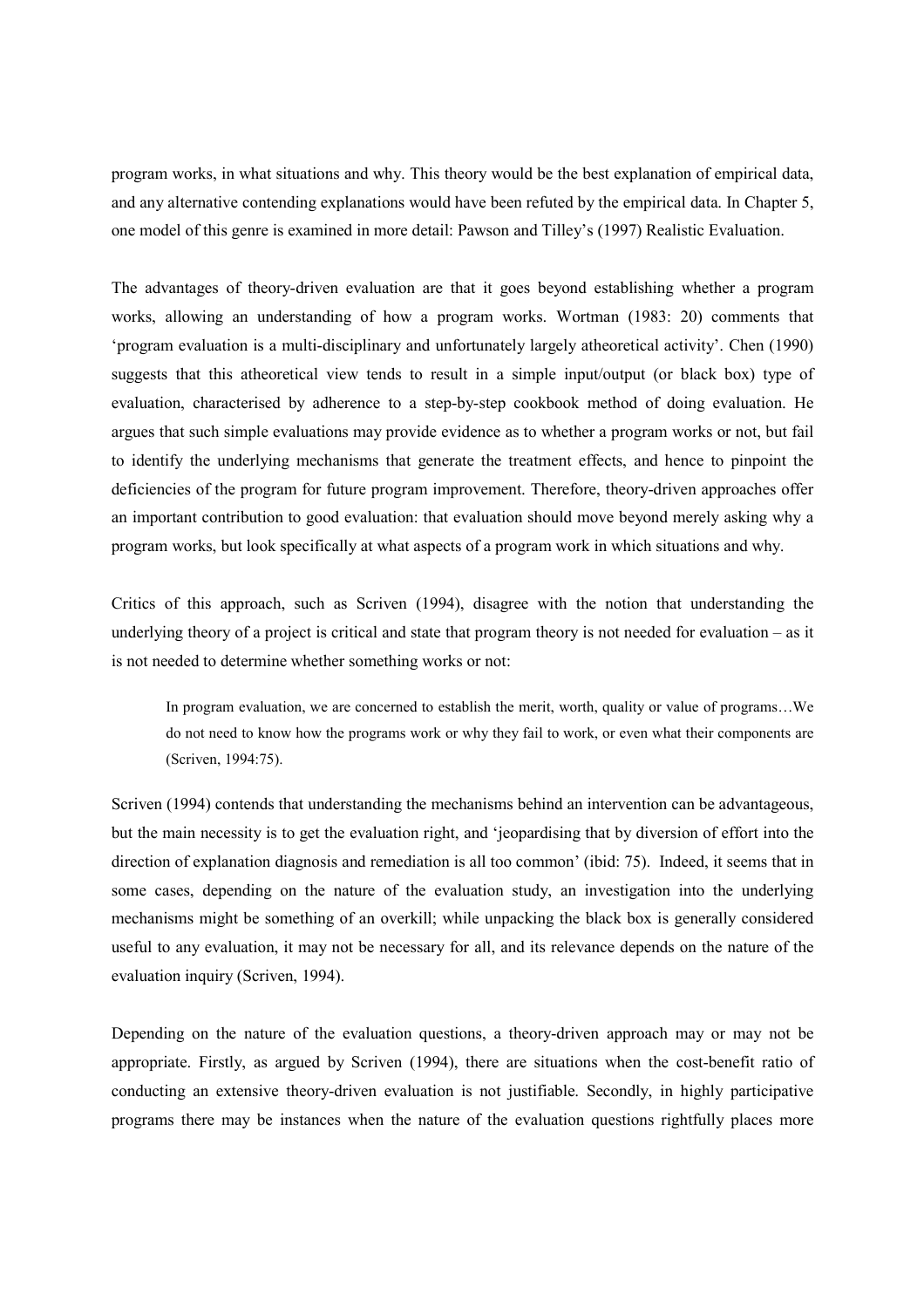emphasis on answering specific stakeholder concerns than on investigating carefully crafted analytical suppositions.

Leviton (1994) states that theory-driven approaches are most seriously deficient in assignment of value to community-based programs. She suggests that when 'experts' frame questions for the community they encounter understandable fury. This is noteworthy as many extension programs are highly participatory and community based in orientation. In many evaluation studies in extension, the evaluators would endorse the position that the clients' and key stakeholders' values are the ones that should be used to assign value. Thus, in these cases, the use of a deductive-normative theory for developing the key evaluation questions would be rejected in favour of developing key questions through the achievement of some sort of consensus from the project stakeholders with regard to what they believe should be measured in the evaluation.

Theory-driven evaluation does not focus overtly on how unintended or unanticipated outcomes are to be investigated. Because of this there is a tendency to get drawn into the micro mechanisms that have been postulated, neglecting to look at the data afresh for new emerging patterns or mechanisms. Hamilton-Smith and Hopkins (1998) suggest for example, that in Realistic Evaluation, no overt demand is made to include unintended consequences once plausible and rival explanations are developed. Theory-driven models have also been criticised as they do not focus on how the evaluation findings are to be transferred into decisions that will lead to improved programs.

## **Commonalities and differences between evaluation approaches**

The examination of different normative models illustrates that there are many different concepts concerning 'what evaluation is supposed to do'. However, it can be said that ultimately all of the evaluation approaches have one thing in common; they attempt to bring about improved programs – that is, programs that better meet the needs that they were designed to address. In turn, these improved programs are all intended, in one way or another, to ameliorate social, economic or environmental problems. Figure 2 shows a program theory model of the different approaches to program evaluation. While each of the approaches strive to bring about improved programs, they do this by different means, and therefore have different intermediate outcomes. Other authors have presented program theory models for program evaluation including Patton (1997), Rogers (1996) and Shadish et al. (1995).

Patton (1997) suggests that evaluation should be focused on using different organising concepts. He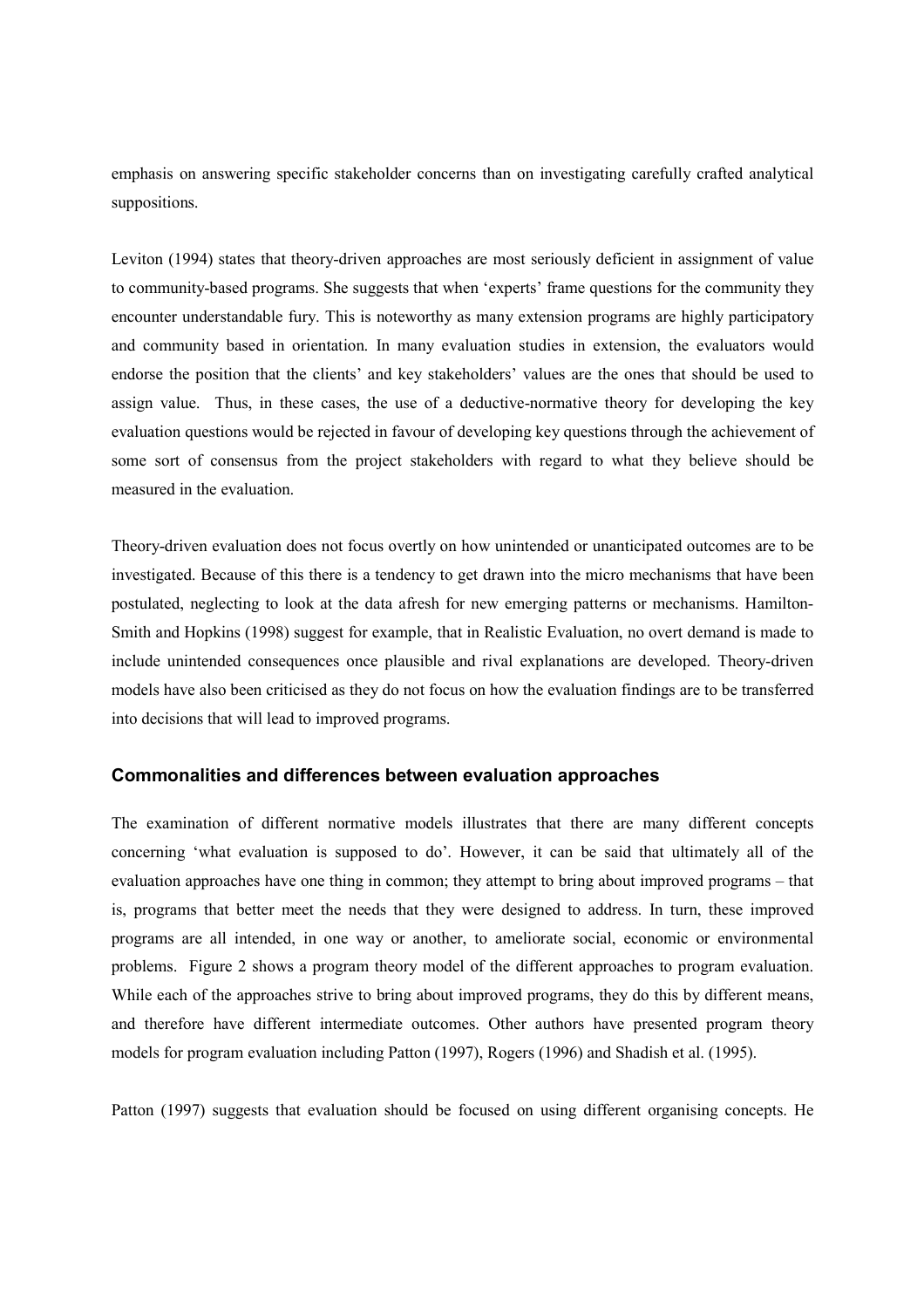suggests that in addition to program goals, evaluation can be focused upon: future decisions, critical issues or concerns, key questions and the multiple perspectives of different stakeholder groups. Figure 2 summarises the central organising concepts in each of the six normative approaches to evaluation, as well as the outcomes and intermediate outcomes for each.



*Figure 1 Outcomes and intermediate outcomes of six different normative approaches to evaluation*